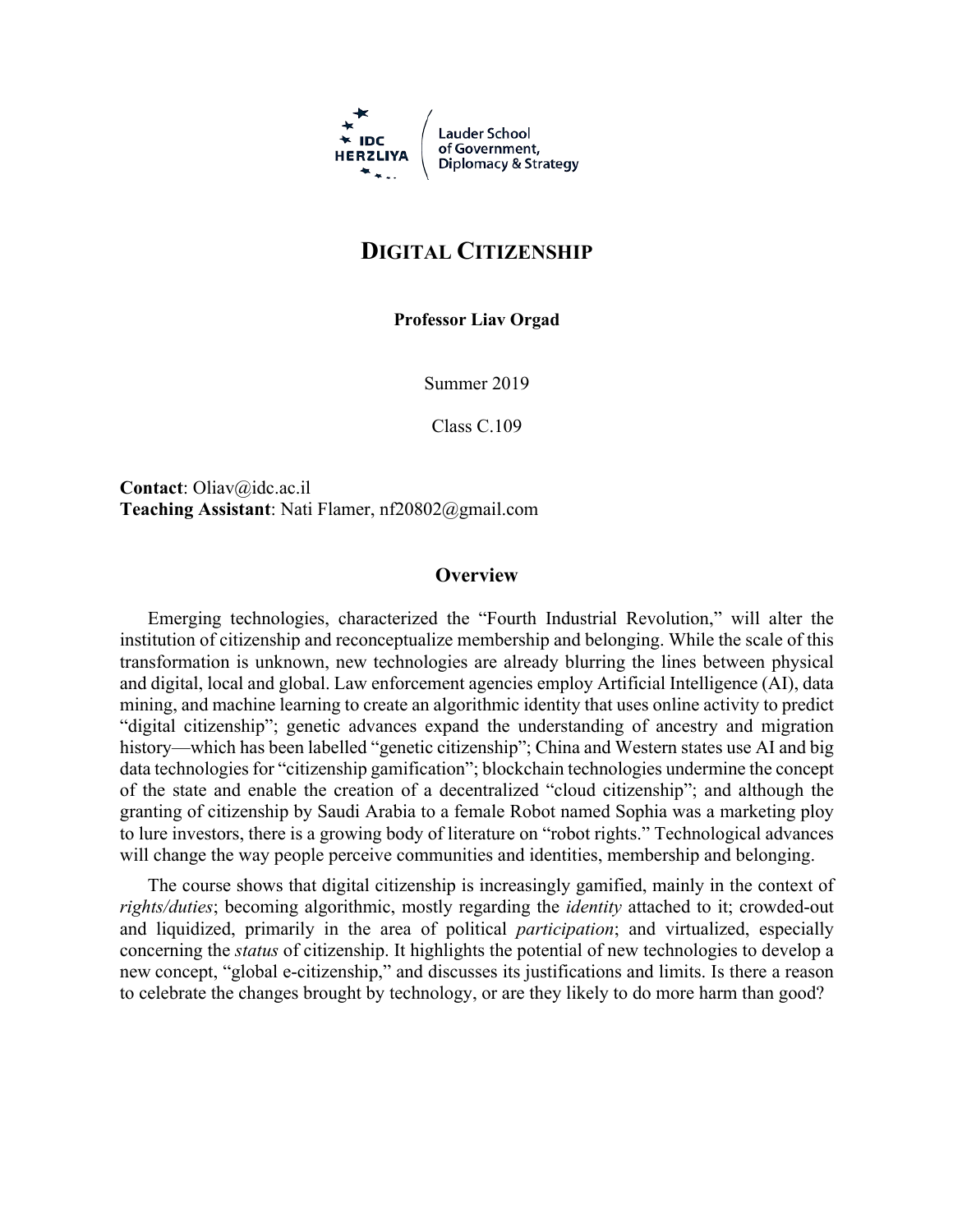

#### **Reading Assignments**

The course will draw upon legislative materials, policy analysis, case law, and literature.

In advance of each class, please read the materials prescribed in the syllabus. Students should come to class prepared, having completed the readings and considered the guiding questions for each of the classes. The reading materials are available on the course webpage. It is an obligation of the students to regularly check the ongoing updates and assignments on the course website.

#### **Grade**

**Final Paper:** The assignment will be done in pairs (10 pages, not including cover page and bibliography) and should focus on one of the course subject matters. It should include a research question, literature review, and a thesis. Students should send to the TA the chosen topic (according to the instructions to be published) and an abstract no later than August 21, 2019. Students cannot write on a topic that has been already chosen; the selection will be on the basis of first come, first served. Students should submit a final paper no later than September 18, 2019.

**Grade**: Final paper: 100%.

A bonus (up to 3%) may be granted for constructive contribution in class.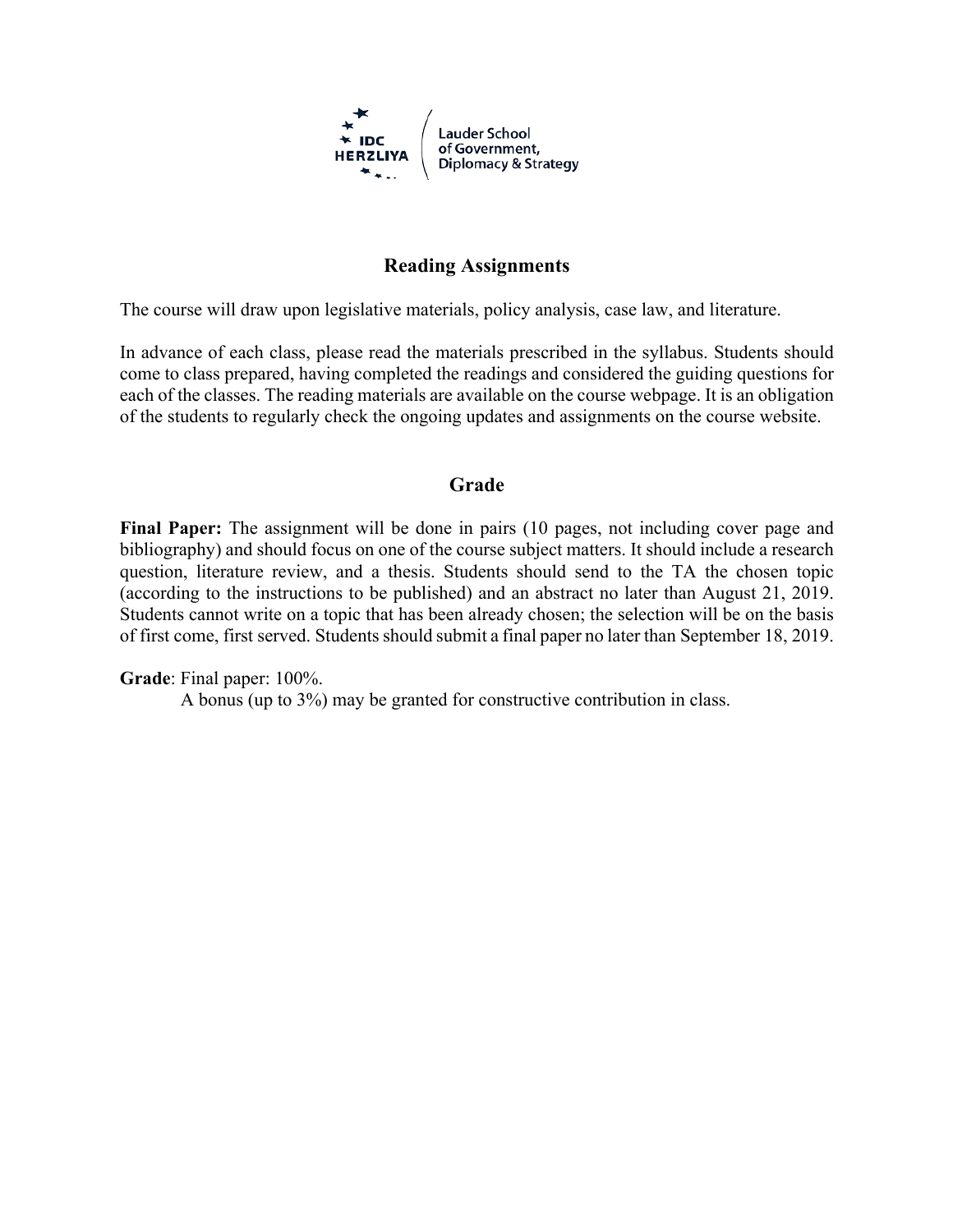

# **Class 1: Cyber Citizenship and Netizens**

- 1. Christian Joppke, *Citizenship and Immigration*, Cambridge: Polity Press, 2010, 1-33.
- 2. Costica Dumbrava, "Citizenship and Technology", in *Oxford Handbook of Citizenship*, Ayelet Shachar, Rainer Bauböck, Irene Bloemraad, and Maarten Vink (eds.), Oxford: Oxford University Press, 2017, 767-783.
- 3. Lex Gill, Dennis Redeker, and Urs Gasser, "Towards Digital Constitutionalism? Mapping Attempts to Craft an Internet Bill of Rights", *International Communication Gazette* 80(4) (2018): 302-319.

# **Class 2: Jus Algoritmi**

- 1. John Cheney-Lippold, "Jus Algoritmi: How the National Security Agency Remade Citizenship", *International Journal of Communication* 10 (2016): 1721-1742.
- 2. James Bridle, "Algorithmic Citizenship, Digital Statelessness", *GeoHumanities* 2(2) (2016): 377-381.
- 3. Nathan Heller, "Estonia, the Digital Republic", *New Yorker*, December 2017.

### **Class 3: Social Credit Systems—China and the West**

- 1. Daithi Mac Sithigh and Mathias Siems, "The Chinese Social Credit System: A Model for Other Countries?" *Modern Law Review* (forthcoming).
- 2. Yu-Jie Chen, Ching-Fu Lin, and Han-Wei Liu, "'Rule of Trust': The Power and Perils of China's Social Credit Megaproject", *Columbia Journal of Asian Law* 32(1) (2018): 1-36.
- 3. Beth Simone Noveck, "More Than A Coin: The Rise of Civic Cryptocurrency", *Forbes*, March 27, 2018.

### **Class 4: Cloud Communities & Virtual Nations**

- 1. Liav Orgad and Rainer Bauböck (eds.), *Cloud Communities: The Dawn of Global Citizenship?* Florence: European University Institute, 2018 (Liav Orgad, 1-6; Primavera De Filippi, 11-18; Robert Post, 23-24; Lea Ypi, 45-46; Dimitry Kochenov, 47-50).
- 2. Nigel Dower, "Does Global Citizenship Require Modern Technology", *Ideas Valores* 52 (2003): 25-42.
- 3. Veronika Bílková, "A State Without Territory?", in *Netherlands Yearbook of International Law 2016: The Changing Nature of Territoriality in International Law*, Martin Kuijer, Wouter Werner (eds.), Springer: Asser Press, 2017, 19-44.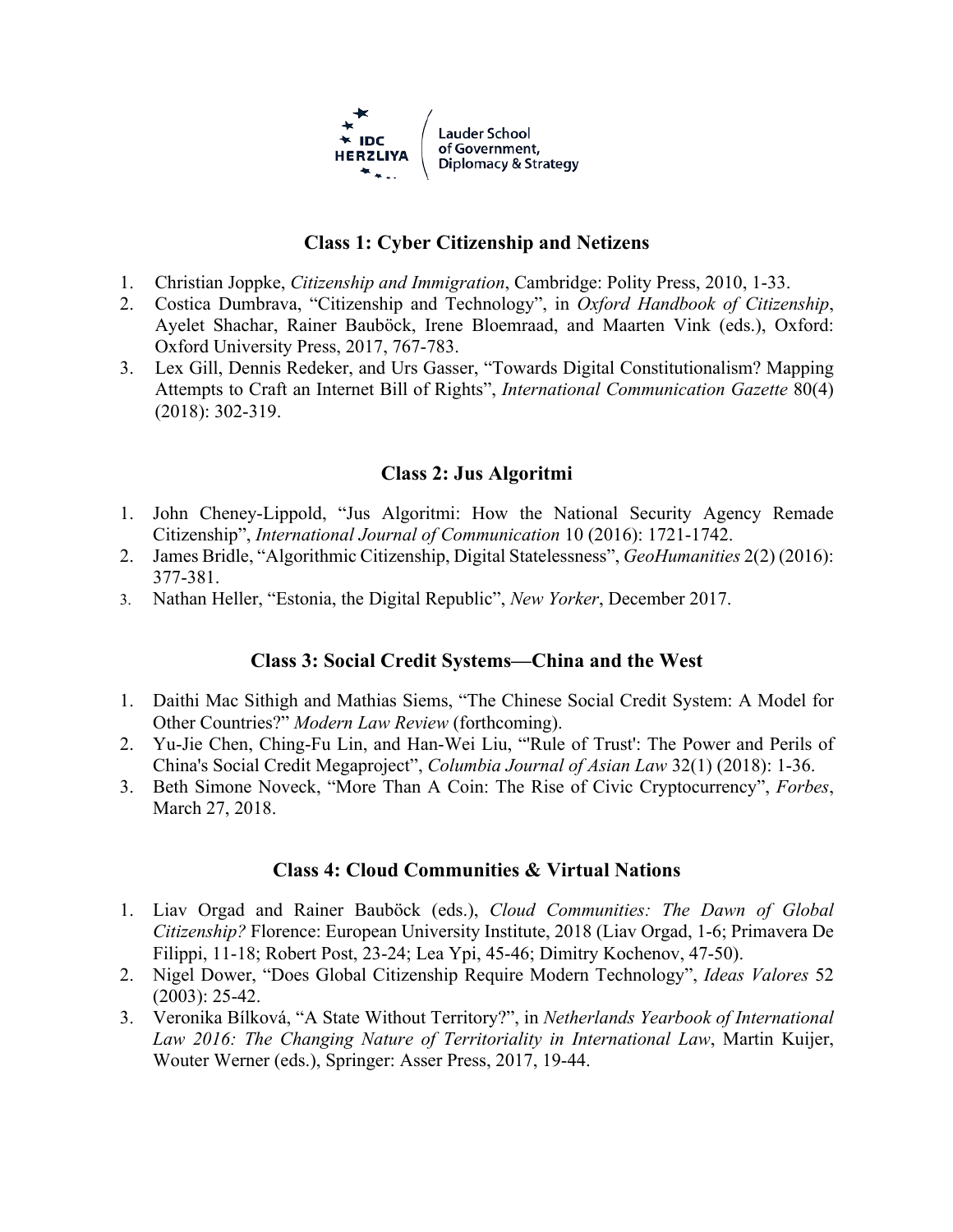

# **Class 5: Digital Demos**

- 1. Beth Simone Novec, *Smart Citizens, Smarter State: The Technologies of Expertise and the Future* Cambridge: Harvard University Press, 2015, 241-266.
- 2. Katrin Oddsdottir, "Iceland: The Birth of the World's First Crowd-Sourced Constitution", *Cambridge Journal of International and Comparative Law* 3(4) (2014): 1207-1220.
- 3. Tanja Aitamurto and Hélène Landemore, "Crowdsourced Deliberation: The Case of the Law on Off- Road Traffic in Finland", *Policy & Internet* 8(2) (2015): 174-196.

# **Class 6: Liquid Democracy and Blockchain Governance (Guest Lecture)**

- 1. Christian Blum and Christina Isabel Zuber, "Liquid Democracy: Potentials, Problems, and Perspectives", *Journal of Political Philosophy* 24(2) (2016): 162-182.
- 2. Wessel Reijers, Fiachra O'Brolcháin, and Paul Haynes, "Governance in Blockchain Technologies & Social Contract Theories", *Ledger* 1 (2016): 134-151.
- 3. Ehud Shapiro, "Democracy and E-Democracy", *Communications of the ACM* 61(8) (2018): 31-36; Ehud Shapiro, "Global Cryptodemocracy is Possible and Desirable", in *Cloud Communities*, 61-65.

# **Class 7: Matching Algorithms/Citizen Matchmakers**

- 1. Kirk Bansak, Jeremy Ferwerda, et al., "Improving Refugee Integration Through Data-Driven Algorithmic Assignment", *Science* 359 (2018): 325-329.
- 2. Will Jones and Alexander Teytelboym, "The International Refugee Match: A System that Respects Refugees' Preferences and the Priorities of States", *Refugee Survey Quarterly* 36(2) (2017): 36, 84–109.
- 3. Moran Sadeh, "Global Reputation for Guest Workers", *Journal of Legal Studies* 47(s1) (2018): 247-269.

# **Class 8: AI, Border Control, and Law Enforcement (Guest Lecture)**

- 1. Michal Kosinski and Yilun Wang "Deep Neural Networks Are More Accurate Than Humans at Detecting Sexual Orientation from Facial Images", *Journal of Personality and Social Psychology* 114(2) (2018): 246-257.
- 2. Kelly A. Gates, *Our Biometric Future Facial Recognition Technology and the Culture of Surveillance* New York: NYU Press, 2011 (excerpts).
- 3. Cathy O'Neil, *Weapons of Math Destruction: How Big Data Increases Inequality and Threatens Democracy* New York: Crown, 2016 (excerpts).